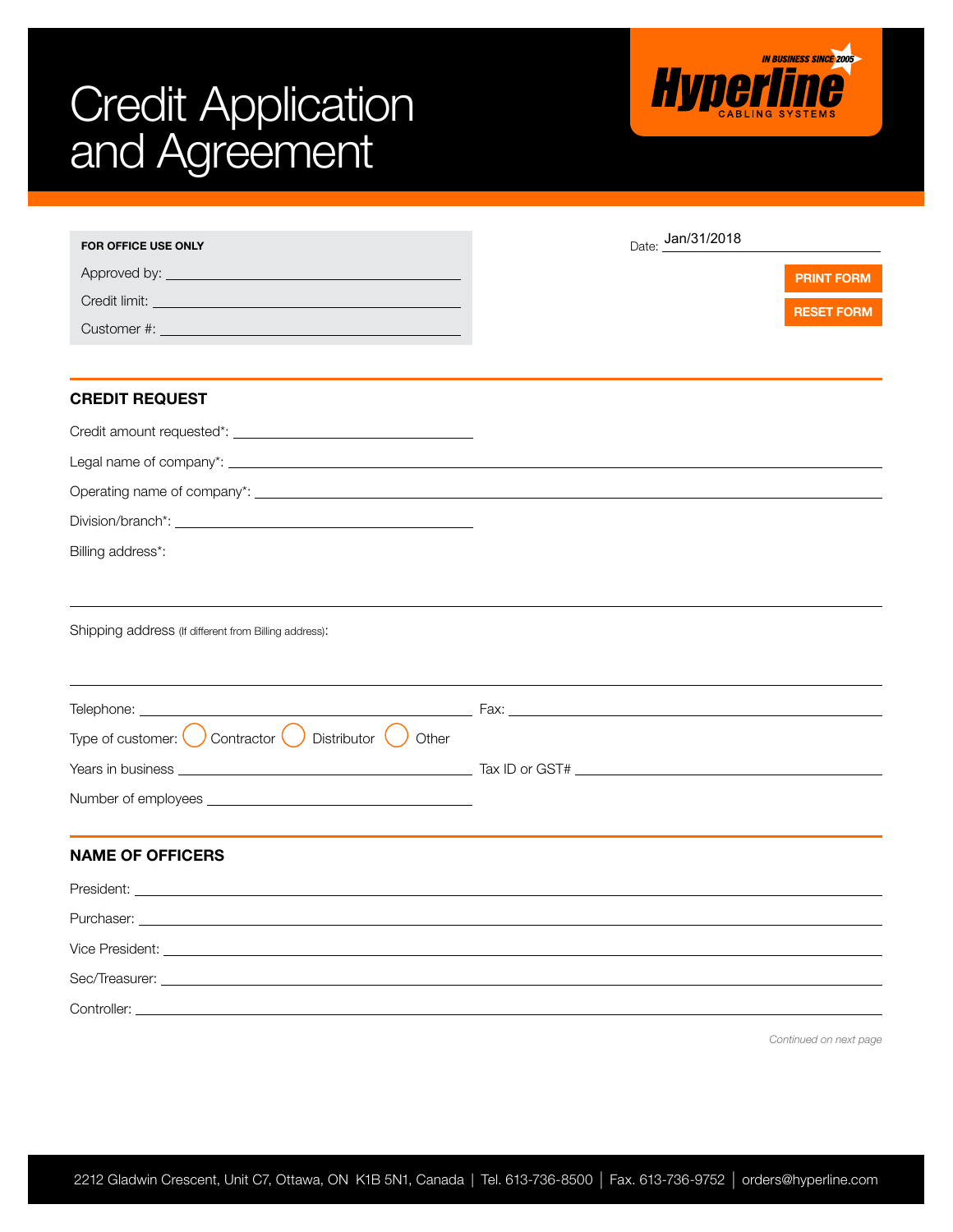| <b>ACCOUNTS PAYABLE</b><br><b>BANK REFERENCE</b><br>Branch/routing #: ________________________ Account #: __________________________<br>Are you D & B Listed? $($ ) No $($<br>$\sum$<br>YOU MUST HOLD AN OPEN ACCOUNT WITH THE SUPPLIERS LISTED BELOW<br><b>TRADE REFERENCES</b> | <b>MANDATORY FOR PROCESSING</b> |  |
|----------------------------------------------------------------------------------------------------------------------------------------------------------------------------------------------------------------------------------------------------------------------------------|---------------------------------|--|
|                                                                                                                                                                                                                                                                                  |                                 |  |
|                                                                                                                                                                                                                                                                                  |                                 |  |
|                                                                                                                                                                                                                                                                                  |                                 |  |
|                                                                                                                                                                                                                                                                                  |                                 |  |
|                                                                                                                                                                                                                                                                                  |                                 |  |
|                                                                                                                                                                                                                                                                                  |                                 |  |
|                                                                                                                                                                                                                                                                                  |                                 |  |
|                                                                                                                                                                                                                                                                                  |                                 |  |
|                                                                                                                                                                                                                                                                                  |                                 |  |
|                                                                                                                                                                                                                                                                                  |                                 |  |
|                                                                                                                                                                                                                                                                                  |                                 |  |
|                                                                                                                                                                                                                                                                                  |                                 |  |
|                                                                                                                                                                                                                                                                                  |                                 |  |
|                                                                                                                                                                                                                                                                                  |                                 |  |
|                                                                                                                                                                                                                                                                                  |                                 |  |
|                                                                                                                                                                                                                                                                                  |                                 |  |
|                                                                                                                                                                                                                                                                                  |                                 |  |
|                                                                                                                                                                                                                                                                                  |                                 |  |
|                                                                                                                                                                                                                                                                                  |                                 |  |
|                                                                                                                                                                                                                                                                                  |                                 |  |
|                                                                                                                                                                                                                                                                                  |                                 |  |
| Contact: the contract of the contract of the contract of the contract of the contract of the contract of the contract of the contract of the contract of the contract of the contract of the contract of the contract of the c                                                   |                                 |  |
|                                                                                                                                                                                                                                                                                  |                                 |  |
|                                                                                                                                                                                                                                                                                  |                                 |  |

*Continued on next page*